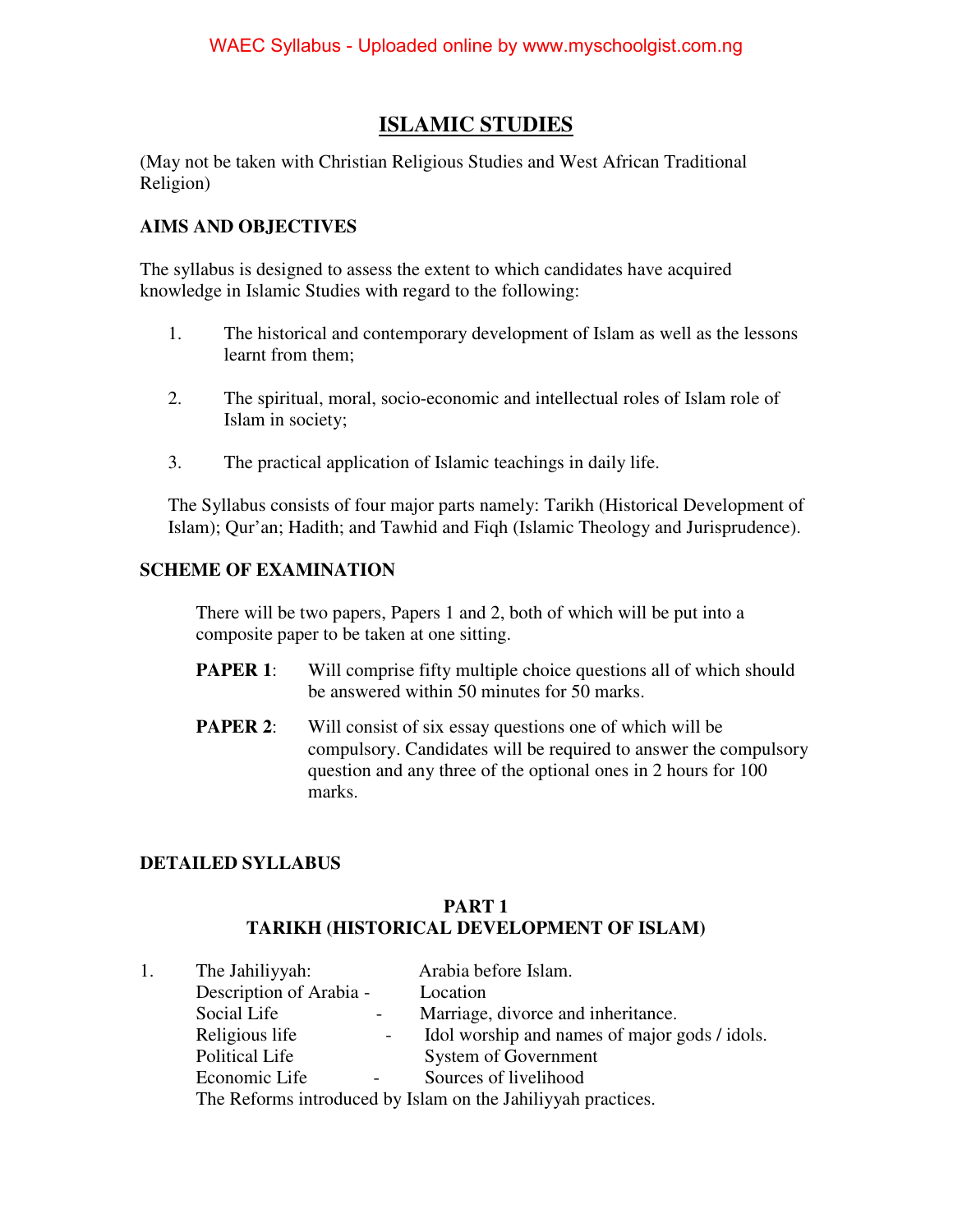- 2. The life of Prophet Muhammad (S.A.W.)
	- (i) Birth
	- (ii) Marriage
	- (iii) Call to prophethood and his mission
	- (iv) Hijrah: Causes, Course and Significance
	- (v) Formation of the Ummah and the Madinan Constitution
	- (vi) Leadership qualities of the Prophet
	- (vii) The Battles: Badr, Uhud and Khandaq. (**causes, courses and effects**.)
	- (viii) The Treaty of Hudaybiyyah: terms and outcomes.
	- (ix) Conquest of Makkah.
	- (x) The Farewell Pilgrimage: description, sermon and its lessons.
	- (xi) Death.
- 3. The Khulafᾱ'ur-Rᾱshidīn (The Rightly guided Caliphs): Abu- Bakr Ibn Abī Quhhᾱfah, 'Umar Ibn al-Khattᾱb, 'Uthmᾱn Ibn 'Affᾱn and 'Ali Ibn Abī Tᾱlib.
	- Their biographies
	- Their contributions to Islam
	- Lessons learnt from their lives
- 4. Islam in West Africa
	- (i) The advent and roles of traders, teachers, murᾱbitun, sufi orders, mujaddidun (reformers) and Hajj in the pread of Islam.
	- (ii) The Impact of Islam on the Socio-Political, Economic and Linguistic Lives of the Peoples of ancient West African empires (i.e. Ghana, Mali, Shonghai and Kanem- Borno.

# **PART 2 QUR'AN**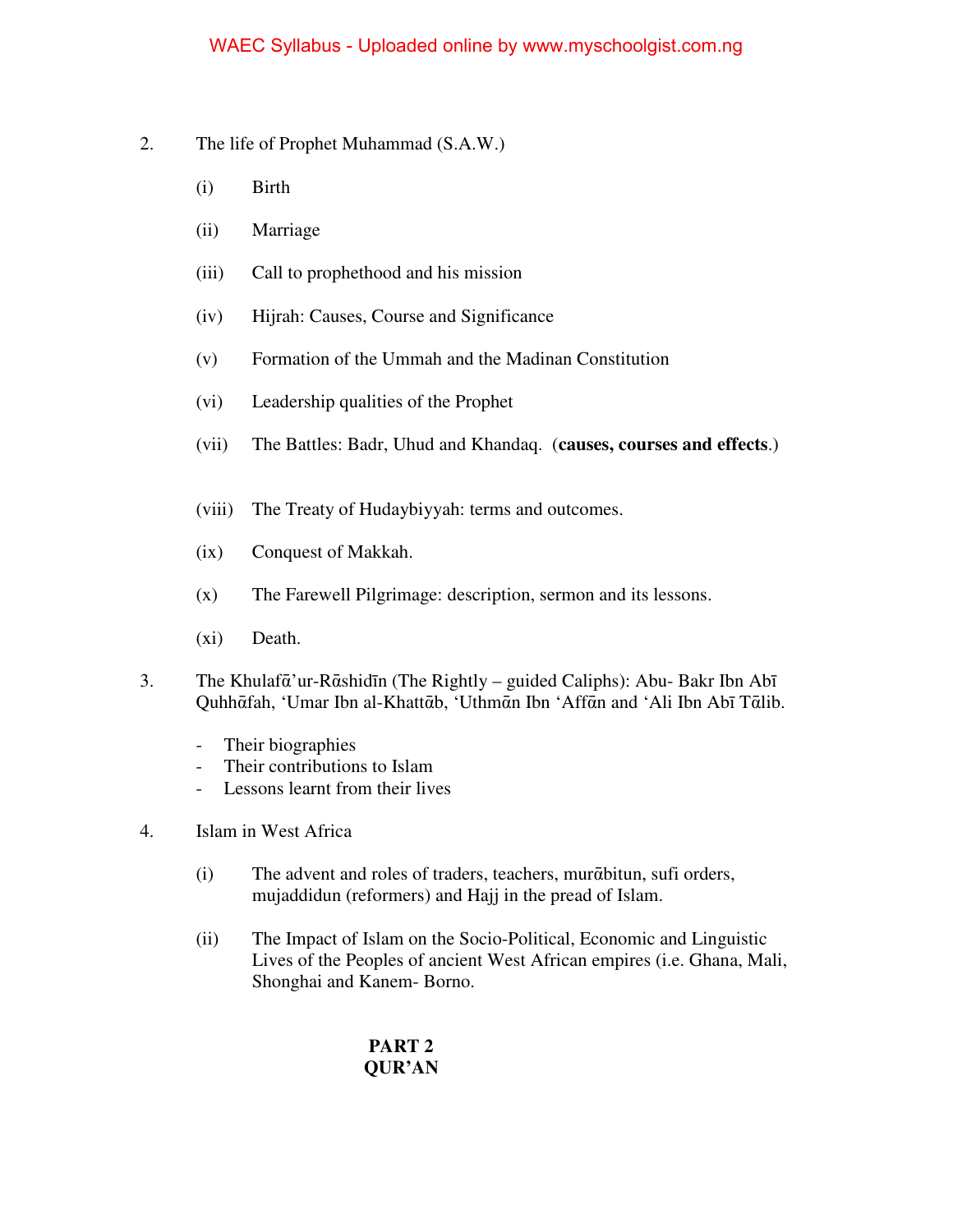- 1. (a) Revelation of the Qur'an: visits of the Prophet (S.A.W.) to Cave Hira ; first revelation and his reaction to it, different modes of revelation, piecemeal- revelation of the Qur'an.
- (b) Preservation of the Qur'an: Complete arrangement including distinction between Makki and Madani Suwar; Recording; Compilation; Standardization: Roles played by the Companions of the Prophet (S.A.W.) in the Preservation of the Qur'an.
- (c) Importance of the Qur'an:

The Qur'an as a source of guidance in social, political, spiritual and moral matters.

(d) Reading (in either Arabic Text or Transliteration), Memorization, Meaning of the following suwar and the lessons learnt from them (Identification, Explanation, Interpretation and Application);

| Suratul  | Fatihah       | (Q.1)        |
|----------|---------------|--------------|
| Suratud  | Duha          | (Q.93)       |
| Suratut  | Tin           | (Q.95)       |
| Suratul  | 'Alaq         | $(Q.96:1-5)$ |
| Suratul  | Qadr          | (Q.97)       |
| Suratul  | Kafirun       | (Q.109)      |
| Suratun  | <b>Nasr</b>   | (Q.110)      |
| Suratu 1 | <b>Ikhlas</b> | (Q.112)      |
| Suratu 1 | Falaq         | (Q.113)      |
| Suratun  | <b>Nas</b>    | (Q.114)      |

#### 3. Moral Lessons from the Qur'an

- (a) Attitudes to Parents (Q.17 :23 24: 31 : 13 15
- (b) Honesty in Words and Deeds Q2: 42; 61: 2-3, 17: 35.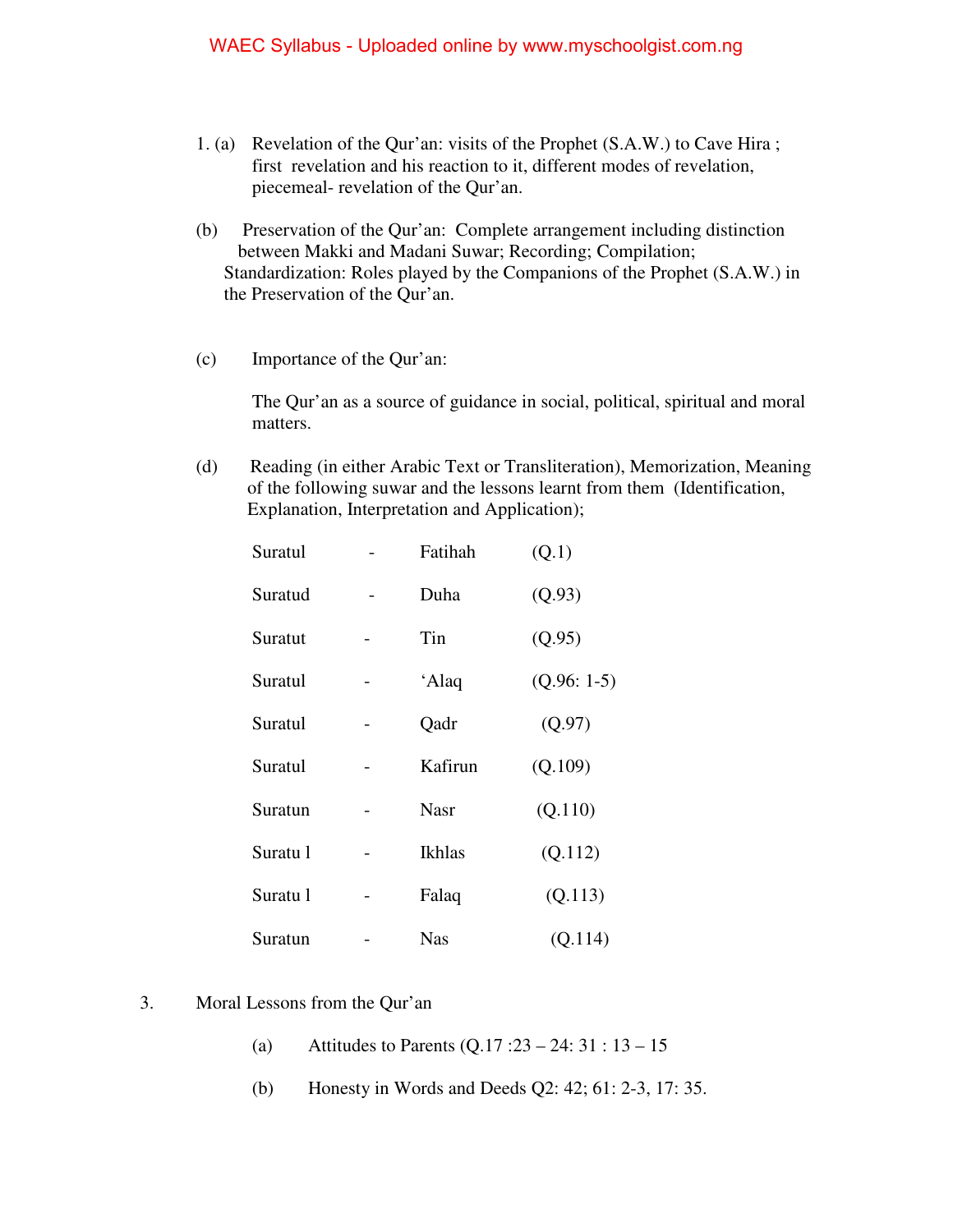(c) Prohibition of Gambling Q. 2:219:5 90-91.

## **PART 3 HADITH**

- 1. (a) Definition of Hadith and Sunnah.
	- (b) Differences and similarities between Hadith and Sunnah
	- (c) The Importance of Hadith and Sunnah.
	- (d) Parts of the Hadith: 'Isnad, Matn and Rawi.
	- (e) Criteria for authenticity of Hadith
	- (f) Classification of Hadith: Sahih, Hasan and Da'if.
	- (g) The Six Sound Collections of Hadith (Sihaus-Sittah) and their Compilers.
- 2. Reading (in either the Arabic Text or Transliteration). Memorization, Meaning of the following Ahadith and lessons learnt from them (Identification, Explanation, Interpretation and Application): an-Nawawi's Collection. 1, 5, 7, 9, 13, 15,16,18,34 and 41.

## **PART 4**

## **TAWHID AND FIQH (ISLAMIC THEOLOGY AND JURISPRUDENCE)**

- 1. '**Iman (Faith)**
	- (i) Meaning and Significance of Iman (Faith)
	- (ii) Articles of Faith: Belief in Allah with emphasis on Kalimatush-Shahadah(Q2: 163 and 255; 3:18;17:42-43;21: 22 ; 23: 91 Q. 112, Islam and the concept of Trinity (Q.4:171; 5:75 – 76; 19:92-3; 112).
	- (ii) His angels Q 2: 285; 8:50; 16: 2; 66: 6; 82: 10 12.
	- (iii) His books Q.2: 2; 2:285; 87:  $19 19$ ; 5:46.
	- (iv) His Prophets with special emphasis on the Ulu1-'Azm: Ibrahim, Nuh, Musa, 'Isa.(A.S.) Muhammad (S.A.W.) Q. 6: 83-87: 4: 164; 10;47;21:107;46:35 and ahadith relevant to the foregoing.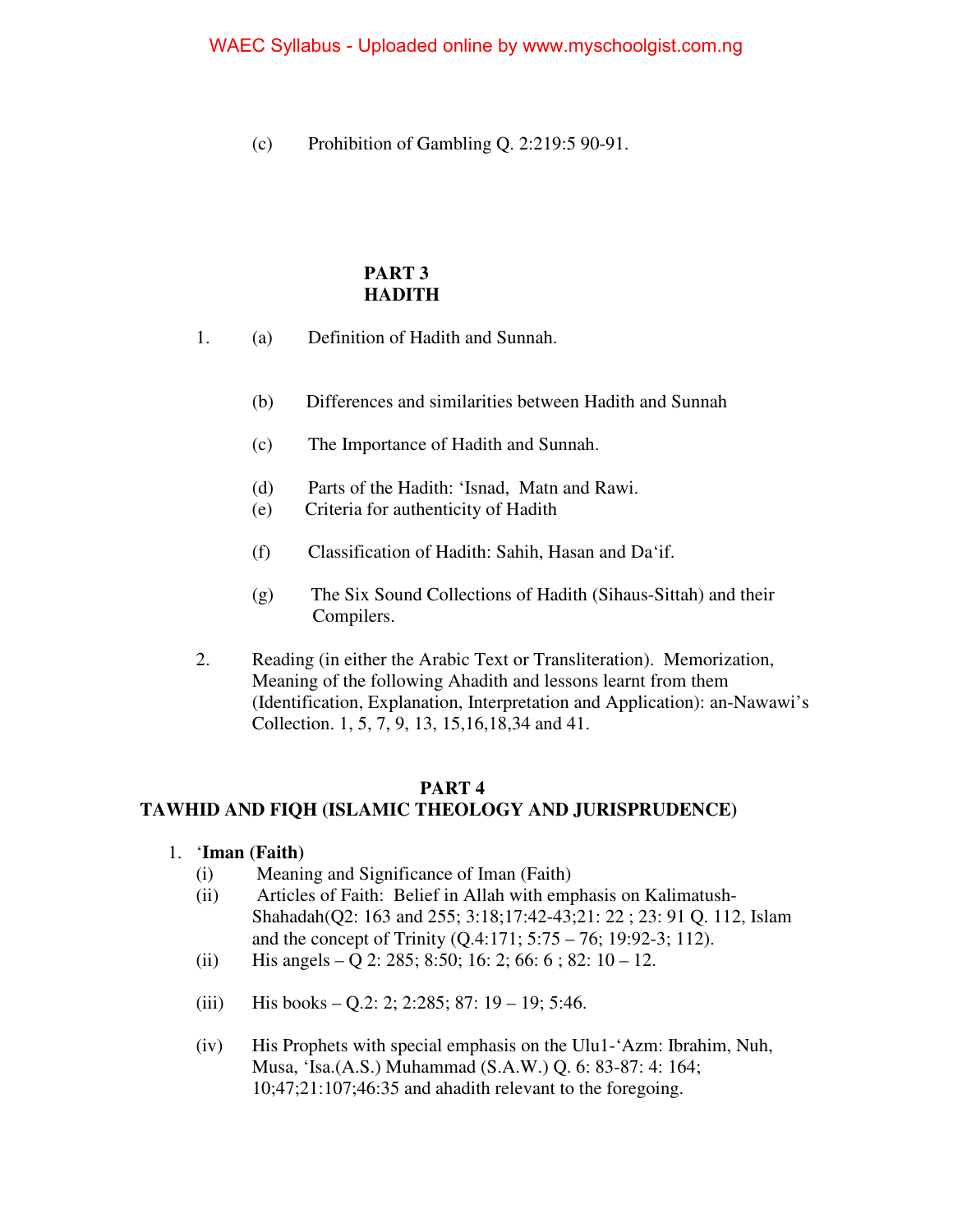### WAEC Syllabus - Uploaded online by www.myschoolgist.com.ng

- (v) The Day of Resurrection, Judgement: Eternal Life Q 20: 15:32:10-20: 36: 78-70; 75: 3-13.
- (vi) Destiny Qada' and Qadar; Distinction between the two Concepts (Q.3: 145:25:2:76:3:87:3).
- 2. **Shirk** (Associating Partners with Allah)
	- (i) Worship of idols (Q.4:48:22:31:31:13:41:37):
	- (ii) Ancestor and Hero- worship Q 3:64; 4:116;112:4; Q.2:13,40&41

#### 3. **Taharah** (Purification)

- (i) Importance of Taharah
- (ii) al- Istinja'
- (iii) al-Wudu'
- (iv) at-Tayammum
- (v) al-Ghusl

#### 4. **Salat:**

- Meaning of Salat.
- Importance of Salat.
- Acts that vitiate Salat
- Joining a Congregational Salat.
- Sujudus-Sahwi (Prostration of Forgetfulness.)

#### - **Kinds of Salat and how they are observed:**

- (i) Obligatory Salat (Subh/Fajr, Zuhr, 'Asr, Maghrib and 'Isha'i.)
- (ii) Non-Obligatory Salat ( Nawafil that accompany the obligatory salawat, Duha, witr, etc.)
- (iii) Special prayers (Jum'ah, 'Idayn, Janazah, Istisqa' Tarawih, Kusufayn and Istikhara.)
- (iv) Salatus-Safar (Salat on a journey.)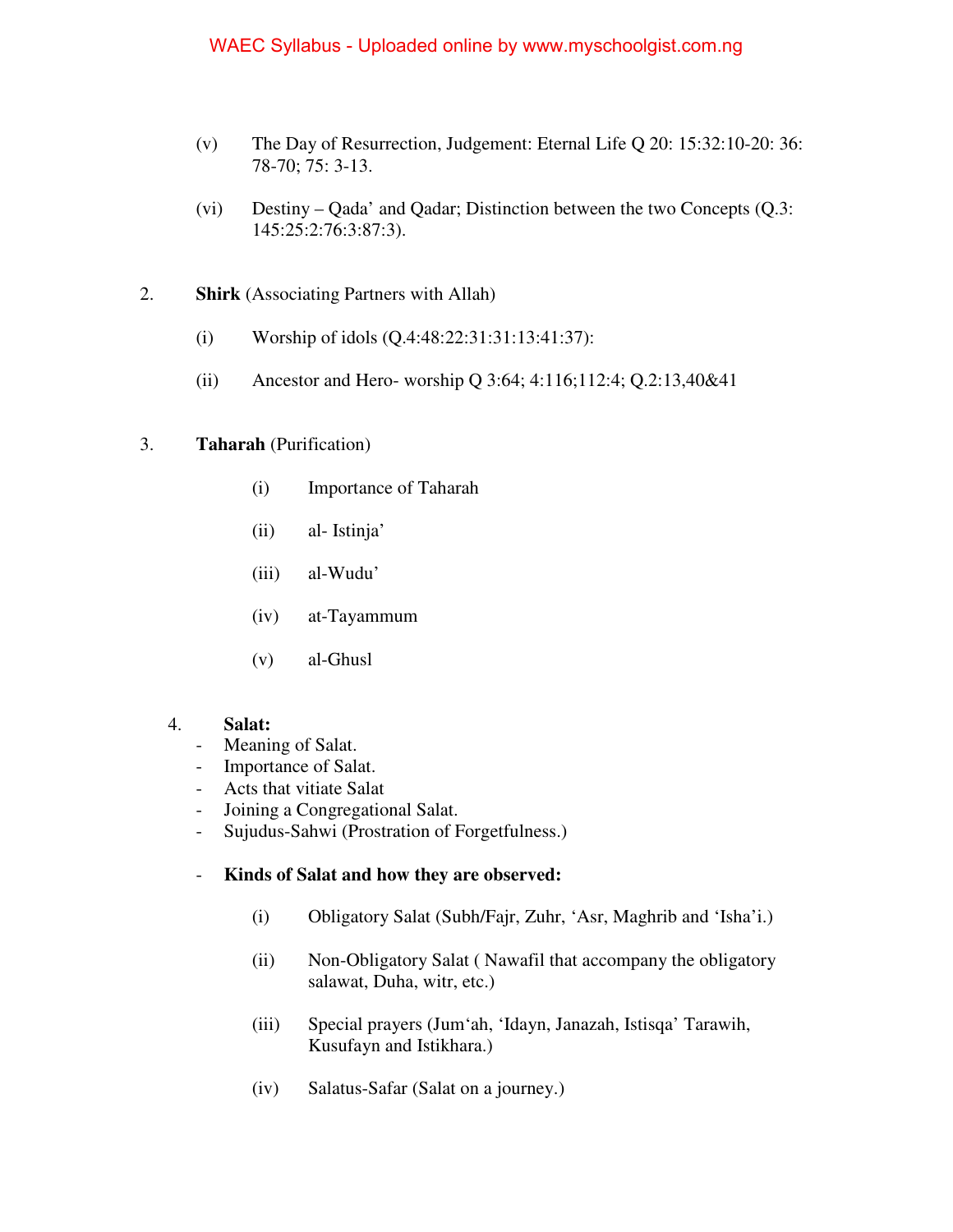- 6. **Sawm (Fasting):** Detailed study of Sawm with emphasis on the Spiritual, Social and Moral Objectives.
	- (i) Definition
	- (ii) Types of Sawm (compulsory and voluntary)
	- (iii) Examples of compulsory fast (Ramadan, Kaffarah and Nadr)
	- (iv) Examples of voluntary fast (Shitta Shawwal, 'Ashura'and Tasu'a, fasting on Mondays, fasting on Thursdays, etc.)
	- (v) Voluntary fast
	- (vi) How fasting is observed in Islam
	- (vii) Ramadan Fast
	- (viii) Those Exempted from Fast
	- (ix) Things that vitiate Fast
	- (x) Benefits/Significance of Sawm—spiritual, social and moral.
- 7. **Zakat (Charity):** Detailed Study of Zakat with emphasis on the Spiritual, Socio-Economic and Moral Objectives:
	- (i) Definitions of Zakat and Sadaqah
	- (ii) Difference between Zakat and Sadaqah
	- (iii) Articles on which Zakat is paid
	- (iv) The Nisab of Zakat
	- (v) Zakat on Livestock
	- (vi) Zakat on Money
	- (vii) Zakat on Agricultural Products
	- (viii) The Beneficiaries of Zakat (Q.9:60)
	- (ix) Zakatul-Fitr.
	- (x) Benefits of Zakat Spiritual, Socio-economic and Moral.
- 8. **Hajj (Pilgrimage):** Detailed study of Hajj and 'Umrah with emphasis on the Spiritual, Socio-Economic and Moral Values.
	- (i) Definition and Origin of Hajj and 'Umrah.
	- (ii) Pre-requisite to the performance of Hajj
	- (iii) Performance of 'Umrah and Hajj
	- (iv) Acts that affect the validity of Hajj
	- (v) Types of Hajj (Ifrad, Tamattu' and Qiran)
	- (vi) Rites of Hajj
	- (vii) Significance of Hajj (spiritual, socio-economic and moral objectives of Hajj.
- **9. Shari 'ah:** 
	- (i) Definition;
	- (ii) Sources (the Qur'an, the Sunnah, the Ijma' and the Qiyas.)
	- (iii) Significance.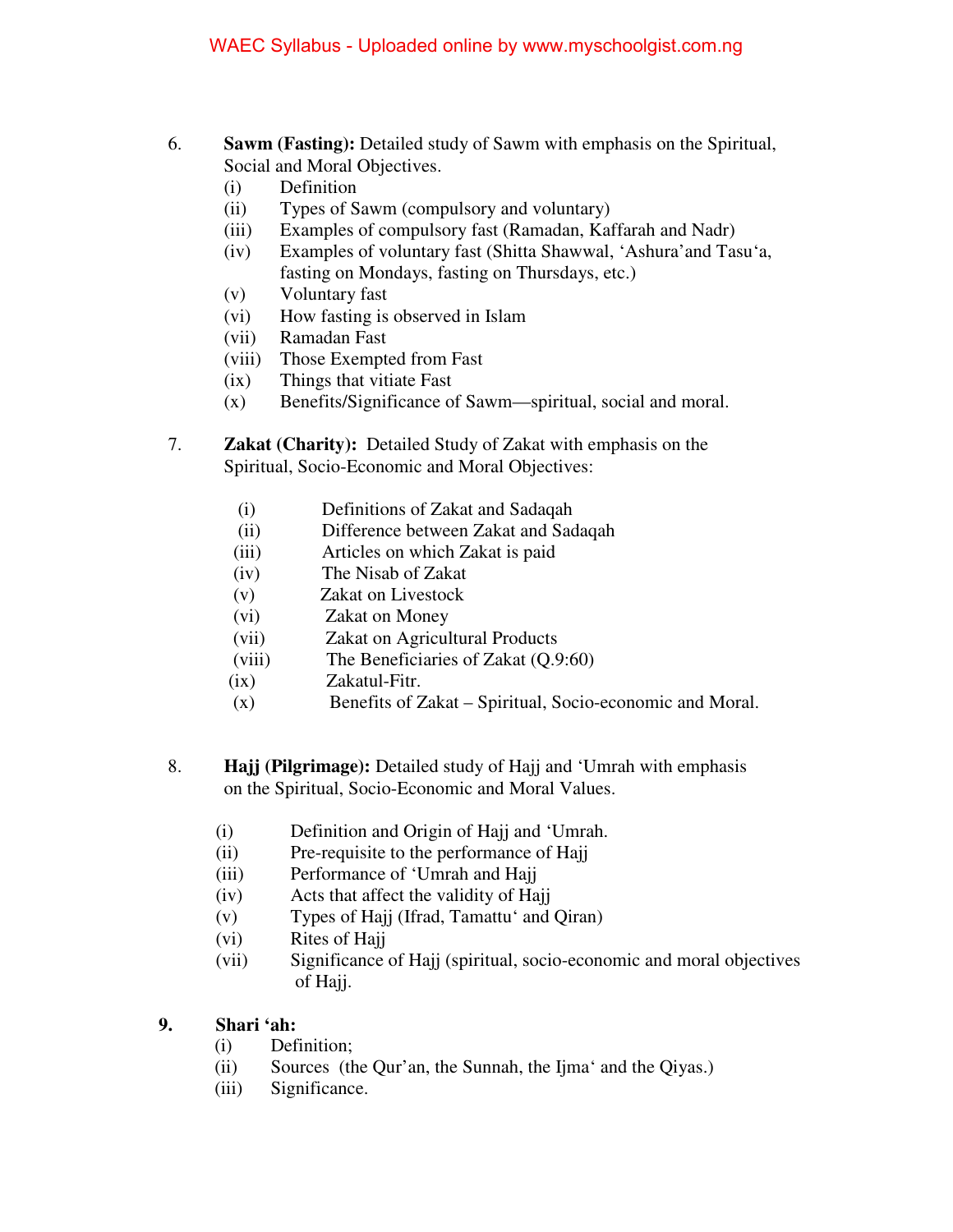## 10. **Nikah (Marriage):**

- (i) Concept (Q.16:72:24:32; 30;21: the Hadith "O young man……….<sup>"</sup>.
- (ii) Prohibited Categories (Q.2221; 4:22-24);
- (iv) Conditions governing validity  $(Q, 4: 4, 21, 24-25)$ : al-Bukhari 67: 29, 37, 42, 49, 51-52, Abu-Da'ud 12:29-31:
- (v) Rights and duties of husband and wife(Q.2.228- 230:20:132;33:33,41:34;65:6)
- (vi) Law prohibiting the Ill-treatment of Wife (Idrar) Q 65:6

## 11. **Talaq** ( **Divorce) :**

- (i) Islam's Attitude  $(Q.4: 35)$ : the Hadith "of all things lawful........most hateful to Allah" (Abu- Da'ud 13:31);
- (ii) Kinds Talaq; Khul'; Faskh; Mubara'ah, Zihar and Li 'an. (Q.2:228 230: Q.65).
- (iii) 'Iddatut-Talaq (Waiting Period for a Divorced Woman): Meaning, Duration and Implication.

## **SUGGESTED READING LIST**

- *1. The Holy Qur'an (text, translation and commentary). A. Yusuf Ali*
- *2. The meaning of the The Glorious Koran (An explanatory translation by Mohammed Marmaduke Picktall) I.P.B., Lagos Nigeria*
- *3. Islamic Religious knowledge for WASC Book 3 Hadith. M. Bushir Sambo and Mohammed Higab I.P.B., Lagos, Nigeria.*
- *4. Islamic Religious knowledge for WASC Book 2 Figh. M. Bushir Sambo and Mohammed Higab I.P.B., Lagos, Nigeria.*
- *5. Islamic Religious knowledge for WASC Book 1 Qur'an and Tafsir. M. Bushir Sambo and Mohammed Higab I.P.B., Lagos, Nigeria*
- *6. The life of Muhammad by Haykal Printed in Nigeria 1982.*
- *7. Islam in Focus by Hammudah Abdalati I.P.B., Lagos Nigeria.*
- *8. Islamic Studies for Secondary Schools Books 1 & 2 by Lemu I.P.B., Lagos. And Islamic Education Trust, Minna.*